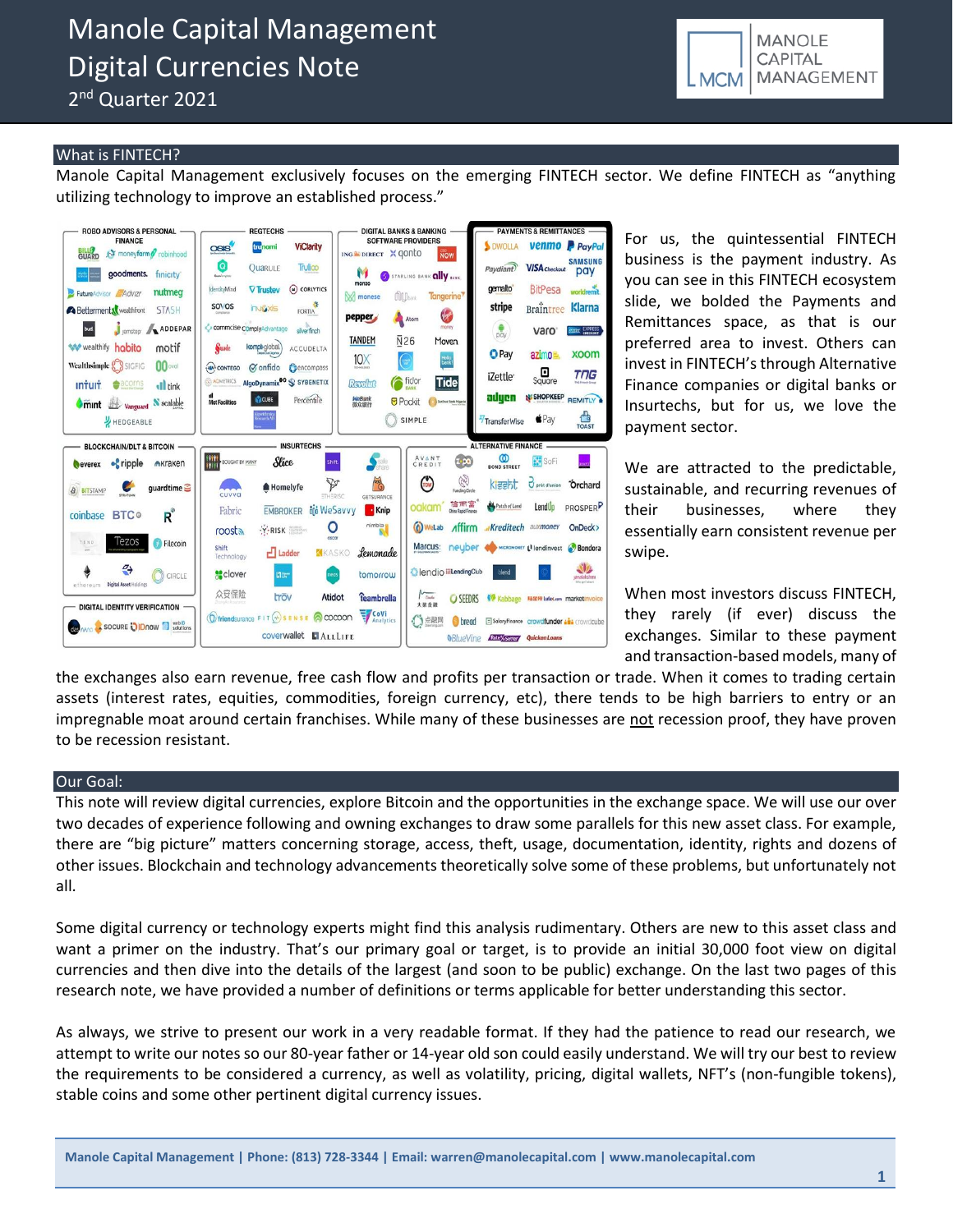

After that, if you want insight into how we traditionally invest in this space, please click on our fairly deep dive into Coinbase (ticker COIN). You can read their nearly 300-page S-1 filing with the [SEC \(click here\)](https://www.sec.gov/Archives/edgar/data/1679788/000162828021003168/coinbaseglobalincs-1.htm) or you can let us serve as your "Cliff Notes" version. We will discuss their business model, how they generate revenue, their advantages, and disadvantages, as well as provide a framework for valuation and a price target.

We hope you find this latest research from Manole Capital topical and interesting. As always, feel free to follow us for additional FINTECH research.

### Digital Currencies:

In our <u>1<sup>st</sup> [quarter 2021 investor newsletter \(click here\),](https://b9f3c509-36e7-4c54-97bf-174f29a2aa48.filesusr.com/ugd/43315f_d116b19ee84c4fa999574f0f48c2efb6.pdf)</u> we discussed COIN's business and its opportunity. We wrote a couple pages on the subject, but felt it deserved a much larger and dedicated piece of research.

Before we dive into Coinbase, we wanted to provide our thoughts on Bitcoin and digital currencies. Over the last 5 years, we have done a significant amount of work on digital currencies, trying to understand their best usage, functionality, and their potential role in the future of payments. Are digital currencies a threat to the payment networks, processors, and merchant acquirers? In order to answer these questions, one has to understand how a typical payment transaction occurs. For example, who processes, clears, and settles a card transaction? We have written dozens of articles on this subject, which can easily be viewed on our website at [www.manolecapital.com](http://www.manolecapital.com/) or b[y clicking](http://www.manolecapital.com/research) here.

#### The Requirements to Be a Currency:



In our opinion, there are two main requirements for something to be considered a viable currency. One is that it must be a **"store of value"** and the second is that it must be an **"medium of exchange".**

A "**store of value"** is often defined as any asset that can smoothly maintain its economic value, rather than rapidly depreciating.

The other requirement is that the currency should be a **"medium of exchange**" or an instrument used to facilitate the sale, purchase, or trade of goods between parties.

In terms of speed and efficiency, Bitcoin's decentralized platform cannot hold a candle to the centralized payment networks. Visa processes 1,700 transactions per second and it claims to have 40x the spare capacity, to handle 65,000 transactions per second. Paypal (PYPL) stated that during the 2020 holiday shopping season, it processed over 1,000 transactions per second. Using Bitcoin and its blockchain for global purchases and payments can process roughly 7 transactions per second.

As technology improves, one could argue Bitcoin processing will improve. However, if Bitcoin were to get used for payments, the conversion of crypto holdings into US dollars (using the blockchain) will actually *decrease* overall network transaction speeds.

In addition, there are significant acceptance advantages for the existing payment ecosystem. Visa and Mastercard are accepted in over 200 countries and at over 40 million global merchants. Their payment acceptance brands stand for trust and allows billions of purchase transactions to occur each year. The Visa and Mastercard logos are known around the

**Manole Capital Management | Phone: (813) 728-3344 | Email: warren@manolecapital.com | www.manolecapital.com**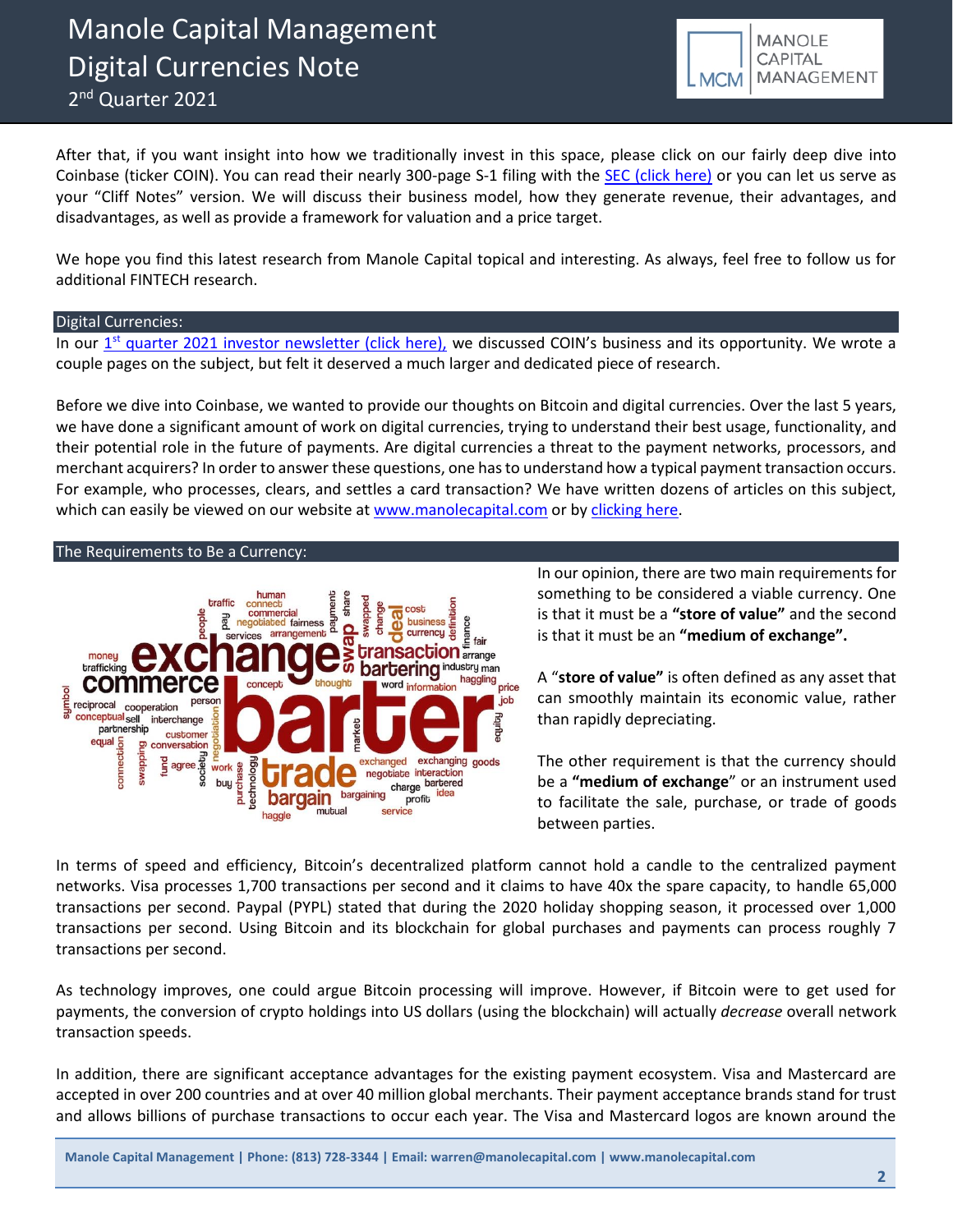# Manole Capital Management Digital Currencies Note 2<sup>nd</sup> Quarter 2021



world, permitting the exchange of goods and services in seconds. While Bitcoin is slowly becoming more recognizable, it simply does not have the same acceptance. We believe the existing payment ecosystem handles the "medium of exchange" process well. The overall payment landscape is a well-oiled machine, that involves three to four parties, approving transactions in roughly 1 to 2 seconds.

We have discussed the long-term opportunity for a FINTECH company or two to create a "Super App Holy Grail". This would be allowing customers to transact with their mobile phone, in whatever currency they wish, at all global merchants. Getting consumers to get rid of their leather wallets is easier said than done. Even though we consider ourselves to be fairly technologically savvy, we still have a wallet that looks a lot like George Costanza's.

Several companies have recently announced their intentions to help spur Bitcoin acceptance. On March 30th, 2021, PYPL announced the launch of its "Checkout with Crypto" option. Participating merchants (initially ½ of



PYPL's 29 million) can offer their customers the ability to pay for purchases using Bitcoin, Litecoin, Ethereum or Bitcoin Cash. How will this work? Once a PYPL customer purchases or stores crypto holdings in their PYPL digital wallet, he/she will be permitted to use those funds at checkout. When a transaction occurs, PYPL users will see the option to apply their balance to complete a purchase. When customers choose this payment option, PYPL will exchange their crypto for US dollars through its clearinghouse partner, Paxos. The transaction will occur based upon a spot market rate, with a 50 basis point spread built in. PYPL will then remit payment (in US dollars) to the merchant, to satisfy the exchange of goods or services.

While this sounds easy, there are significant hurdles. Certain details are still emerging, but customers using this service must buy their crypto within their PYPL digital wallet. This will satisfy PYPL's adherence to Know Your Customer (KYC) guidelines, but it doesn't solve all potential hiccups. The four cryptocurrencies PYPL said customers can use, are likely to cause problems. The SEC and IRS have not deemed these to be currencies, but instead, consider them capital assets. If they were to be used for payment, the underlying client will potentially have capital gain taxes, if their PYPL digital wallet has paper gains. If you are making a \$20 purchase at Walgreen's, we don't believe customers are wanting to consider the tax ramifications of using their Bitcoin balance in their digital wallet. That potential \$20 purchase could potentially cost you a tax liability of 100%.

Even if we ignore the large tax issues, there are additional worries. So, if the cryptocurrency in your digital wallet is going to be used to fund purchases, who is going to pay for it? Merchants will have to pay for the cost of converting cryptocurrencies into US dollars, whatever that cost might be. There will be the traditional merchant discount rates applied, but this will ultimately be another cost for merchants to bear. Do you envision merchants are looking forward to additional processing costs, to help their customers transact in Bitcoin, especially when cards are so ubiquitous?

So, [Tesla](https://markets.businessinsider.com/stocks/tsla-stock?utm_source=markets&utm_medium=ingest) has decided it will accept Bitcoin as a form of payment. What does this really mean? If a consumer has a sizeable gain in Bitcoin and wishes to use it to purchase a "free" Tesla, there are serious tax consequences. Just like selling an appreciated stock, where a consumer has to pay capital gains taxes, Bitcoin would be under the same burden. Until the IRS classifies Bitcoin as a currency, and not property, this tax problem will remain.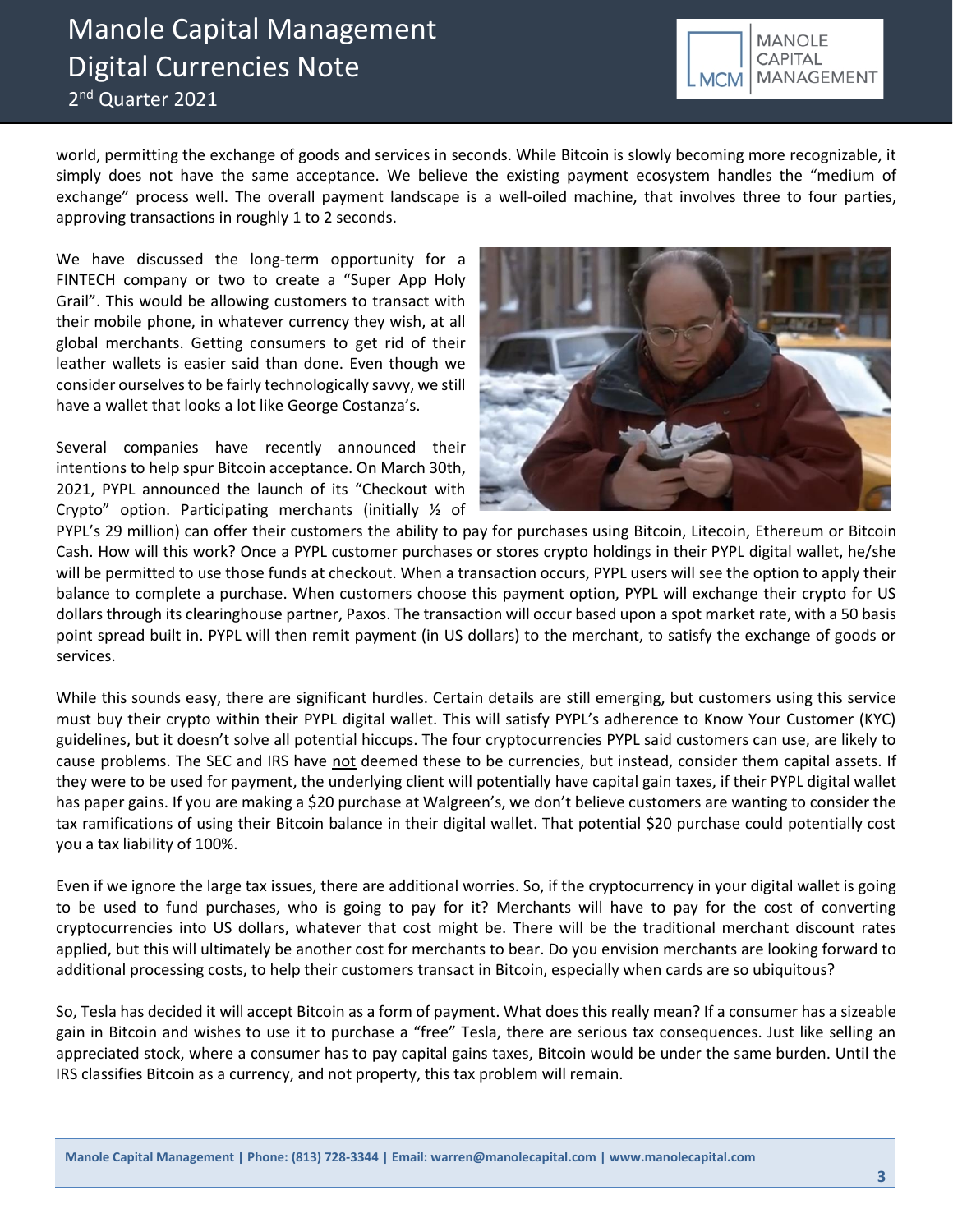

The second problem comes if the Tesla buyer decides to return his/her new vehicle. Tesla reserves the right to pay the consumer back in cash, worth the original purchase price, not in Bitcoin. If Bitcoin jumps in value since the original transaction date, the consumer would be negatively impacted. If Bitcoin falls in price, Tesla could return a depreciated Bitcoin to the car buyer. Are there hundreds of thousands of consumers yearning to purchase a Tesla with Bitcoin? We doubt there's too many, especially if they are aware of the tax issues.

Last week, Visa announced it would use various FINTECH API's (application programming interface) offered by cryptocurrency custodian and privately-held Anchorage. Visa plans to settle transactions using US dollar stablecoin, powered by the Ethereum blockchain. Once again, this is exciting news, but will likely encounter problems and take a while to come to fruition.

Before one uses Bitcoin to transact at the POS (point of sale), be actually believe it can become an excellent opportunity for money transfer. Western Union is about to turn 170 years old and can be considered the original FINTECH company. However, moving paper currency around the world is not terribly technologically advanced. Visa has launched an expanded version of its *Direct* platform, which will allow for cross border disbursements. Visa's platform supports realtime domestic and cross-border person-to-person, business-to-small business and business-to-consumer use cases, so the options are endless. Bill Sheley is the global head of Visa Direct, and he stated, "Visa is innovating to give financial institutions, governments, individuals and businesses new ways to pay and get paid beyond the card."

On the "store of value" front, the total addressable market for assets is enormous. For example, art and collectibles are a \$20 trillion market, gold is \$10 trillion, real estate is \$200 trillion, bonds are \$100 trillion and equities are another \$30 trillion. 50% of gold is used in jewelry and another 1/3 is used in electronics. While gold used to be used to back fiat currencies, Britain dropped the gold standard in 1931. The US followed suit in 1933 and totally abandoned the gold standard in 1973.

We agree that digital currencies are becoming a feasible "store of value", but in our opinion, digital currencies have significant challenges to becoming a "medium of exchange". With that caveat, the opportunity for the crypto-economy and digital currencies to thrive is still open ended and vast.

## Inflation:

The world is always looking for additional asset classes and stores of value, especially as governments keep the currency printing presses running 24 hours a day, 7 days a week.

Last year, the Federal Reserve printed an unprecedented amount of dollars, roughly 1/5<sup>th</sup> of all US dollars ever printed. On a daily basis, the Bureau of Engraving and Printing produces over \$500 million over 38 million notes.

If you are the United States and the dollar is considered the dominant global currency, your perception of



Bitcoin (or any digital assets) should be of concern. The ability of countries to simply print money should inherently be inflationary, yet Federal Reserve Chairman Jerome Powell continues to seek to get the US at and above 2% annually.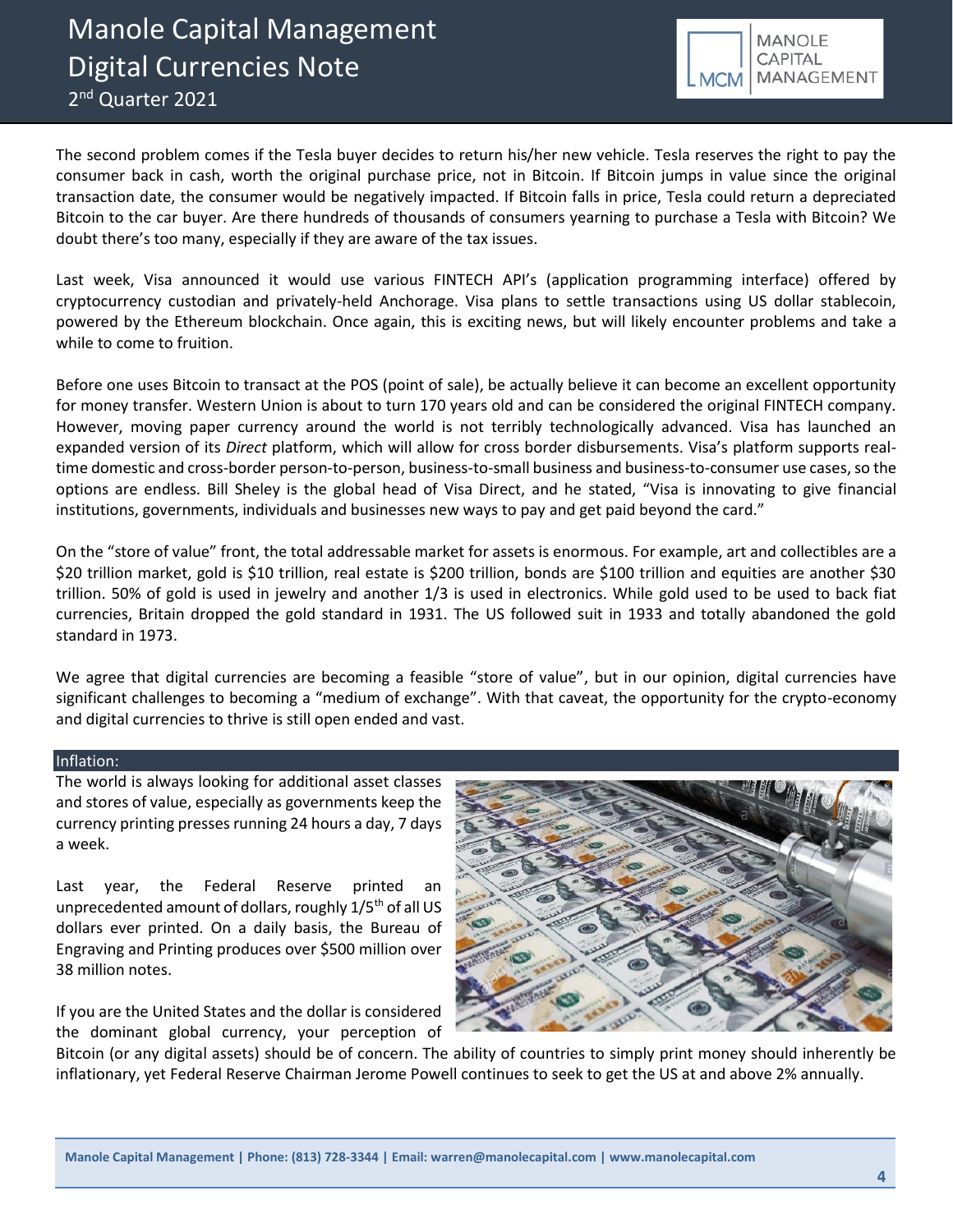# Manole Capital Management Digital Currencies Note 2<sup>nd</sup> Quarter 2021

A couple of weeks ago, the Biden administration announced an infrastructure bill, called the American Jobs Plan, with a \$2 trillion spending target. In March of 2021, US government passed a \$1.9 trillion stimulus package. This followed a December of 2020 stimulus package of \$900 billion, as well as a CARES Act in March 2020 bill of \$2.2 trillion. We are not making a statement about the merits of any of these packages and stimulus programs. We simply are trying to point out the massive amount of money that is getting printed.

Many cryptocurrency bulls will cite inflationary worries with fiat currencies for why their digital cryptocurrencies assets are undervalued. We understand this argument, but always come back to an initial framework. If you are the US or the European Union or Chinese government, would you be able to control your society if there wasn't a viable currency in place? Would economies function without government control of its fiat currency? If cryptocurrencies become widely accepted and are considered a better version of payment, would governments be able to function? If the US couldn't issue additional debt to fund its spending initiatives, would it even exist? We just don't believe government regulators will allow certain cryptocurrencies to thrive, especially if it threatens their sovereign currencies and the international financial structure that enables them.

We tend to look at this as a simple supply and demand equation. While Bitcoin has currently issued 18.7 million tokens, there is only a maximum of 21 million that can be created. That fixed supply is counter to some governments. For example, there are countries that have taken the printing of fiat currency too far. Zimbabwe is but one example of runaway inflation. Here's a picture of one of their 100 trillion bills. Yes, that's a 100 trillion. Do you want to be a trillionaire? Simply buy one on eBay for \$8.99, [by clicking here.](https://www.ebay.com/itm/154373247701?chn=ps&norover=1&mkevt=1&mkrid=711-117182-37290-0&mkcid=2&itemid=154373247701&targetid=1068323861950&device=c&mktype=pla&googleloc=9012098&poi=&campaignid=12589944623&mkgroupid=121185198673&rlsatarget=pla-1068323861950&abcId=9300523&merchantid=110845097&gclid=Cj0KCQjw38-DBhDpARIsADJ3kjk2PTvt1tuU75W88kAHFxA8LLHqtwC5g5BShBws-9nrjguuS6wuUUoaAhJaEALw_wcB)



100 000 000 000 000  $\Lambda$ 

1000000000000000 RESERVE BANK OF ZIMBABWE

I promise to pay<br>the bearer on dema

ONE

As this Piper Sandler chart shows, Bitcoin now has a market capitalization of roughly \$1 trillion. If we look at the top 10 digital assets by market capitalization, the vast majority of market share falls to just 2 currencies, Bitcoin and Ethereum.

It is estimated that Bitcoin is over 55% of all cryptocurrency market capitalization and Ethereum is roughly 11%. Cryptocurrencies like Tether, Binance Coin, Stellar, Cardano, Litecoin have a modest following and just 1% to 2% market share (all under \$50 million in market cap).

Digital currencies should be considered assets, as they can be represented digitally, dynamically transmitted, and stored safely in the cloud. However, digital assets and

cryptocurrencies have a long way to go to become used in our globally interconnected economies.



100 000 000 000 000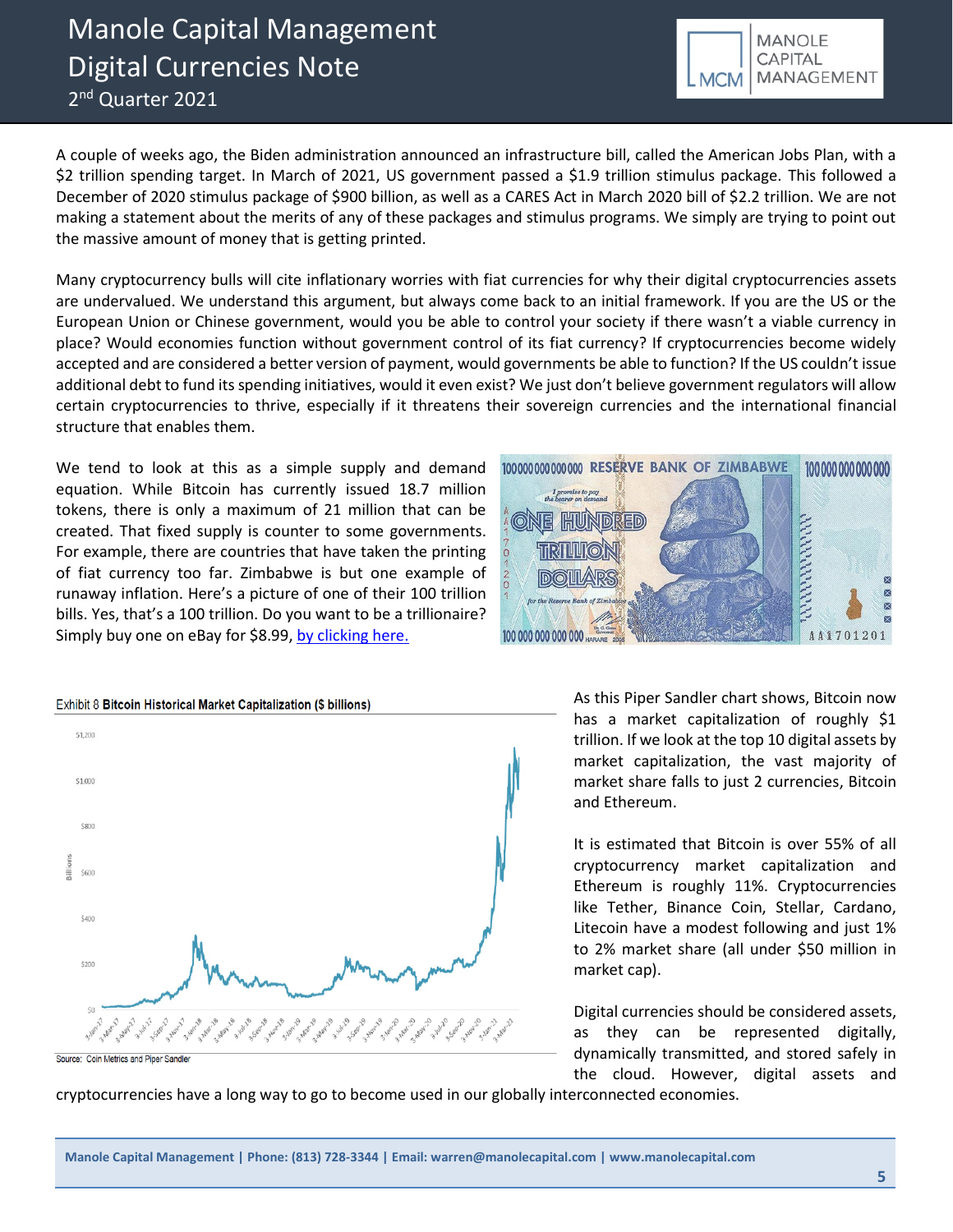

#### Rules & Regulations:

In a perfect world, we think all assets should trade 365 days a year and 24 hours a day. In this hypothetical environment, assets should immediately process and settle with modest transaction fees. Why does the NYSE only officially operate from 9:30 am to 4:00 pm EST Monday through Friday (and not on holidays)? There are trades that occur pre-market and post-market hours, but liquidity and volumes are sparse. The simple answer is that this is the way it has always occurred and why should we change something that isn't broken.

The traditional exchanges have always had a set period of time where they are "open for business", but this is changing. For example, the technology backbone of the CME Group (ticker CME) is called Globex. It essentially permits 24/7 trading to occur on its electronic platform for equities, interest rates, commodities, foreign exchange and other assets. After years of investing in international growth, roughly  $1/5<sup>th</sup>$  of all volumes come from outside of the US.

In order to have access to Globex, there are rules one needs to adhere to, as exchanges are heavily regulated entities. Just like banks need to conduct AML (anti-money laundering) and KYC (know your customer) due diligence on its customer base, the exchanges need to follow strict guidelines enforced by their regulators.

As of today, we believe there are over 50 distinct blockchain protocols which support more than 7,500 various digital assets. Unfortunately, the financial systems are not known as entities that are quick to adopt change and technology. The world has embraced the internet, as a revolutionary and transformational platform. However, financial systems are not comfortable seamlessly exchanging data, information and assets. There are numerous activities like cross border payments or peer-to-peer payments that are ideally suited for technological advancements, but rules and regulations exist to stymie growth.

The goal of an open and transparent financial system is honorable, but not terribly realistic. In terms of managing one's assets, especially money, the process can be cumbersome.

#### Volatility:

If we accept cryptocurrency as a digital asset, we then want to better understand how value is determined, where it can be stored and how best to process and handle its exchange. With decentralized assets, the network allows participants to transact without intermediaries. Who sets the value and determines price?

The most notable cryptocurrency is Bitcoin, and it has a CAGR (compound annual growth rate) of over 150%, from 2013 to 2020. In 2017, it rose 1,318%, but then fell by (72.6%) in 2018. In 2020, it rose over 302% and it currently is up well over 50% this year. Since January of 2017, there have been 5 corrections of 50% of more in Bitcoin, so it can be wildly volatile.

We are slowly getting comfortable with digital assets and cryptocurrencies as a "store of value" and believe they will become a viable asset in one's diversified portfolio. Each individual or entity needs to determine their own risk and reward framework, so cryptocurrency might be 10 basis points or 10% of one's portfolio.

Opinions on Bitcoin are changing every day. Back in 2018, the CEO of Blackrock (Larry Fink) called Bitcoin a currency "for money launderers." A year earlier, JP Morgan CEO, Jaime Dimon called Bitcoin a "fraud" and threated to fire any bank employee who dealt with the currency. Fast forward to today: Blackrock (in January 2021) enabled two of its mutual funds to purchase Bitcoin, and a JP Morgan analyst recently published that he thinks Bitcoin could rise to \$146,000.

Recently, large institutional interest has boosted the price of certain digital assets. High profile investors like John Tudor Jones (May 2020) and Stanley Druckenmiller (November 2020) have made sizeable purchases of various digital currencies. Other companies like Microstrategy (August 2020) and Tesla (Feb 2021) have made sizeable transactions for their firm's balance sheet.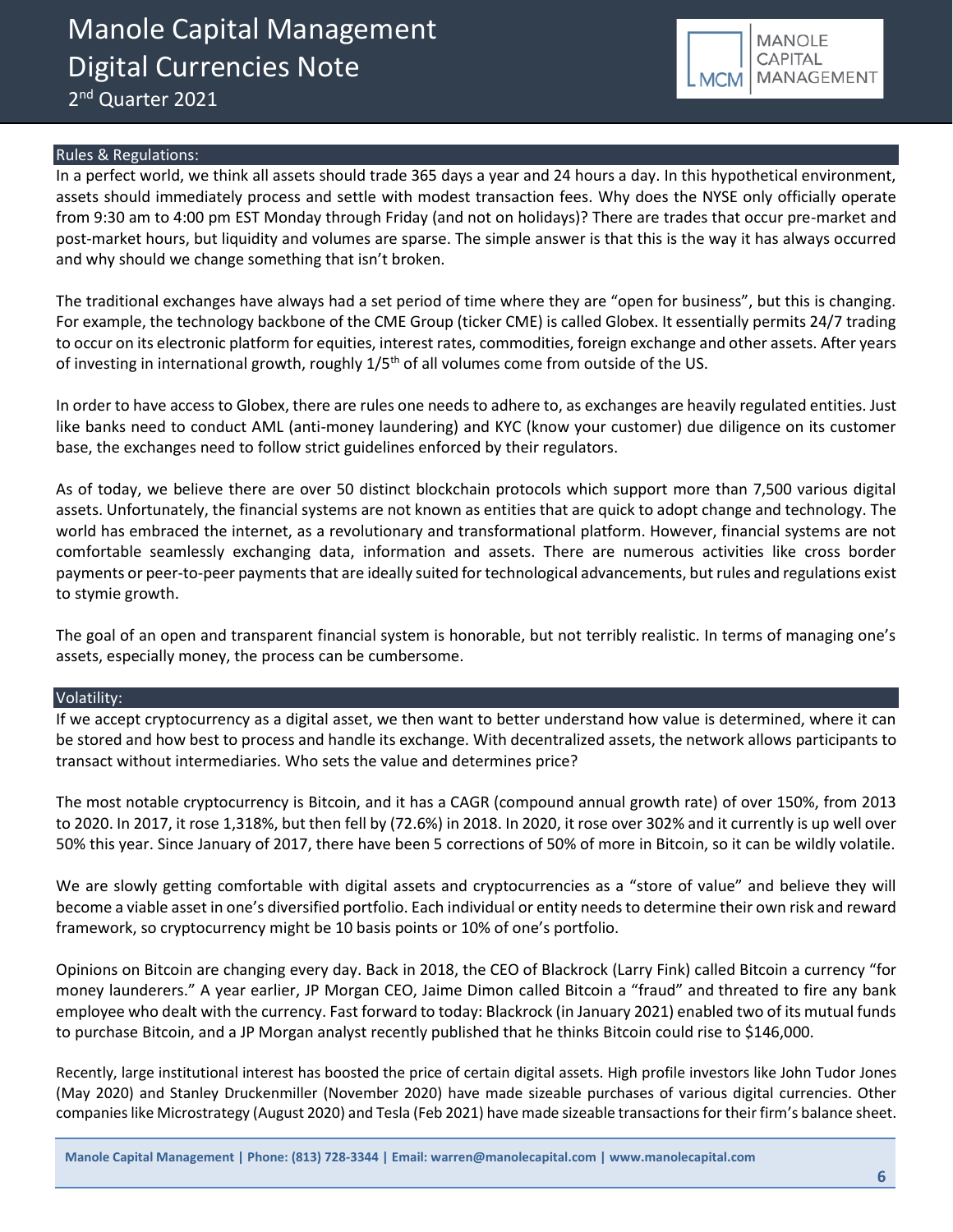Manole Capital Management Digital Currencies Note 2<sup>nd</sup> Quarter 2021



#### Stable Coins:

A stable coin is simply a digital asset that attempts to lower volatility by pegging itself to an actual fiat currency or physical asset (ex: gold). For example, Tether has a market capitalization of over \$40 billion, is backed by US dollars and it's the largest cryptocurrency stable coin. One of the risks associated with stable coins is ensuring that the proper amount of fiat currency is held in reserve to match the amount of stable coins in circulation.

In prior official commentary, the Governor of the Central Bank of Russia - Elvira Nabiullina - stated that Russa was against any form of private currency, as it threatened financial sovereignty. Russia's Ministry of Internal Affairs also was considering seizing all digital currencies and claiming cryptocurrencies criminal activity. Now, in January 2021, the Bank of Russia began to test a ruble-based stable coin. While starting cautiously, the Russian Central Bank is exploring the possibility of issuing its own digital currency. There are numerous countries that are investigating the process of issuing CBDC's or Central Bank Digital Currencies. The People's Bank of China has studied the process of issuing a digital yuan, the European Central Bank is looking into a digital Euro.

Other governments and regulators have highlighted the risks of digital currencies. The UK's Financial Conduct Authority called crypto assets "high risk, speculative investments" where investors "should be prepared to lose all their money." US Treasury Secretary (and former Federal Reserve Chairwoman) Janet Yellen has warned on investing in digital currencies too. Just a week ago, India's Reserve Bank took a fairly bearish tone on digital currencies. Rumors are that India is looking to pass a law outlawing cryptocurrencies and making anyone trading or holding them punishable with sizeable fines. India's Finance minister is Nirmala Sitharaman and she said India's Cabinet will shortly issue a final ruling on the matter and that the governments ruling is "under preparation and nearing completion".

Will additional countries look to make cryptocurrencies illegal? These type of comments act as a governor to adoption and change. Politicians and governments are worried about losing control of their economies. Statements like this are further evidence that governments will remain a headwind. We aren't going to put this in the realm of a new "space race", but the country that embraces this technology first might have an early advantage versus those that are afraid of change.

#### Digital Currency Conclusion:

This quick digital currency discussion was created to set the framework for an analysis of Coinbase (ticker COIN). Will digital currencies replace traditional payment systems? We do not believe it will, but continued adoption and traction in digital currencies is noticeable.

Is Bitcoin poised to climb higher, or will it crash? We simply don't know. What we do know is that we prefer to own the medium where these "assets" trade. We would compare this to the Gold Rush of the mid-1800's. Back in 1849, Levi Strauss made a fortune selling picks, pans and shovels to '49ers looking for gold. Back then, some would say, "There's gold in those mountains."

Nowadays, there's a huge opportunity in the collection of data and information. We truly have no idea what the price of Bitcoin will do, except we know that it will be very volatile. As we know, volatility leads to trading, which should equate to profits for the exchanges.

#### Coinbase (ticker COIN):



Speaking of exchanges, let's now discuss another exchange and FINTECH company, Coinbase (ticker COIN). This 13-page stock specific research note on Coinbase discusses their business model and outlook.

The stated goal of COIN is "to create an open financial system for the world." While this is altruistic, it seems to be fairly broad based goal. It is noble to strive to create a financial system that is transparent for all mankind. It might

be more prudent to strive to provide an end-to-end infrastructure and technology platform for all types of cryptocurrencies.

**Manole Capital Management | Phone: (813) 728-3344 | Email: warren@manolecapital.com | www.manolecapital.com**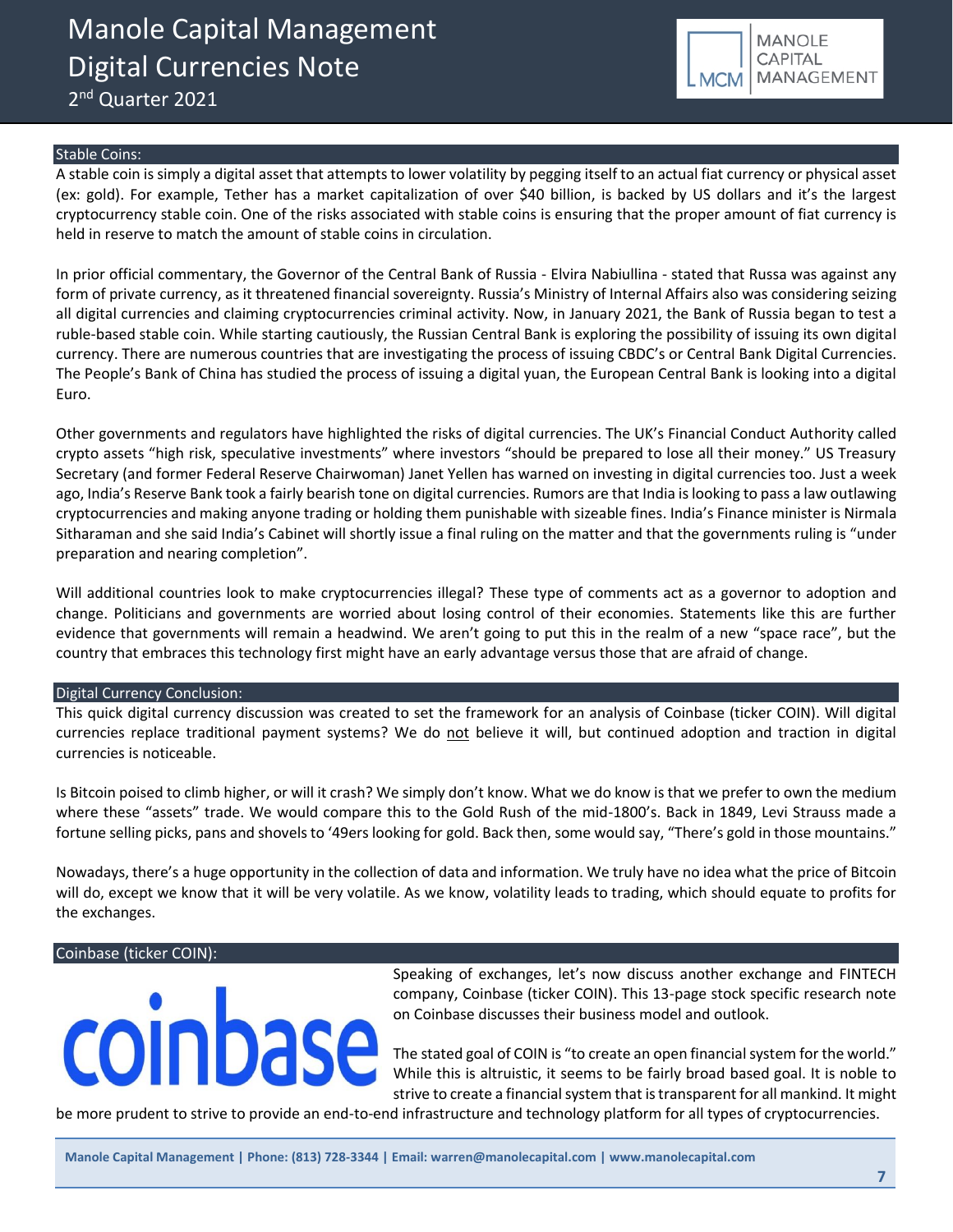

### Terminology / Definitions / Glossary:

- *Address*: An alphanumeric reference to where crypto assets can be sent or stored.
- *Bitcoin*: The first system of global, decentralized, scarce, digital money as initially introduced in a white paper titled Bitcoin: A Peer-to-Peer Electronic Cash System by Satoshi Nakamoto.
- *Block*: Synonymous with digital pages in a ledger. Blocks are added to an existing blockchain as transactions occur on the network. Miners are rewarded for "mining" a new block.
- *Blockchain*: A cryptographically secure digital ledger that maintains a record of all transactions that occur on the network and follows a consensus protocol for confirming new blocks to be added to the blockchain.
- *Cold storage*: The storage of private keys in any fashion that is disconnected from the internet. Common cold storage examples include offline computers, USB drives, or paper records.
- *Crypto:* A broad term for any cryptography-based market, system, application, or decentralized network.
- *Crypto asset (or 'token'):* Any digital asset built using blockchain technology, including cryptocurrencies, stablecoins, and security tokens.
- *Crypto Asset Volatility*: Represents our internal measure of crypto volatility in the market relative to prior periods. The volatility of crypto assets is measured on an hourly basis (using 10 minute price intervals within each hour) for each crypto asset supported for trading on Coinbase, averaged over the applicable time period (quarterly), then weighted by each crypto asset's share of total trading volume during the same time period across a select set of trading platforms, in addition to the Coinbase platform, that operate in similar markets including itBit, Bitfinex, Bitstamp, bitFlyer, Binance.US, Binance, Kraken, Gemini, Bittrex, and Poloniex.
- *Cryptocurrency*: Bitcoin and alternative coins, or 'altcoins', launched after the success of Bitcoin. This category of crypto asset is designed to work as a medium of exchange, store of value, or to power applications and excludes security tokens.
- *Cryptoeconomy*: A new open financial system built upon crypto.
- **Customer**: A retail user, institution, or ecosystem partner on our platform.
- *DeFi*: Short for Decentralized Finance. Peer-to-peer software-based network of protocols that can be used to facilitate traditional financial services like borrowing, lending, trading derivatives, insurance, and more through smart contracts.
- *Ecosystem partners:* Developers, creators, merchants, asset issuers, organizations and financial institutions, and other groups building decentralized protocols, applications, products, or other services for the cryptoeconomy.
- *Ethereum:* A decentralized global computing platform that supports smart contract transactions and peer-to-peer applications, or "Ether," the native crypto assets on the Ethereum network.
- *Fork*: A fundamental change to the software underlying a blockchain which results in two different blockchains, the original, and the new version. In some instances, the fork results in the creation of a new token.
- *Hodl*: A term used in the crypto community for holding a crypto asset through ups and downs, rather than selling it.
- Hot wallet: A wallet that is connected to the internet, enabling it to broadcast transactions.
- *Institutions:* Businesses that include hedge funds, small to large financial institutions, and corporations.
- *Miner*: Individuals or entities who operate a computer or group of computers that add new transactions to blocks, and verify blocks created by other miners. Miners collect transaction fees and are rewarded with new tokens for their services.
- *Mining:* The process by which new blocks are created, and thus new transactions are added to the blockchain.
- *Network:* The collection of all miners that use computing power to maintain the ledger and add new blocks to the blockchain. Most networks are decentralized, reducing the risk of a single point of failure.
- **Protocol:** A type of algorithm or software that governs how a blockchain operates.
- *Public key or private key:* Each public address has a corresponding public key and private key that are cryptographically generated. A private key allows the recipient to access any funds belonging to the address, similar to a bank account password. A public key helps validate transactions that are broadcasted to and from the address. Addresses are shortened versions of public keys, which are derived from private keys.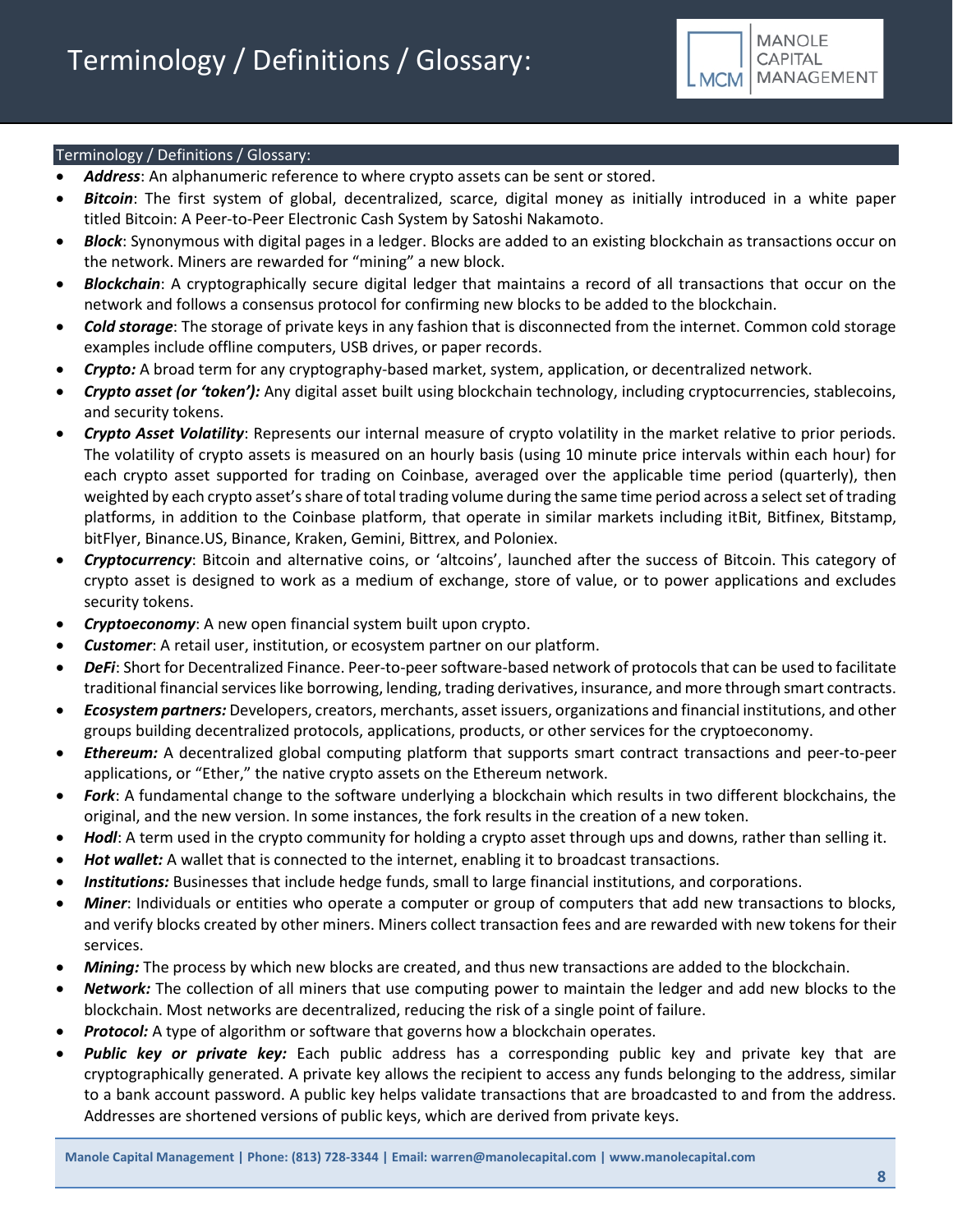

- *Retail users:* Individual users with an account on our platform.
- *Security token*: A crypto asset that is a security. This includes digital forms of traditional equity or fixed income securities, or may be assets deemed to be a security based on their characterization as an investment contract or note.
- *Smart contract:* Software that digitally facilitates or enforces a rules-based agreement or terms between transacting parties.
- *Stablecoin*: Crypto assets designed to minimize price volatility. A stablecoin is designed to track the price of an underlying asset such as fiat money or an exchange-traded commodity (such as precious metals or industrial metals). Stablecoins can be backed by fiat money or other crypto assets.
- *Staking*: An energy efficient equivalent of mining. Stakers use pools of tokens as collateral to validate transactions and create blocks. In exchange for this service, stakers earn a reward.
- *Supported crypto assets:* The crypto assets we support for trading and/or custody on our platform, which included over 90 crypto assets as of December 31, 2020.
- *USD Coin or USDC*: A stablecoin issued through the Centre Consortium (co-founded by Coinbase and Circle Internet Financial Limited, or Circle), backed by fully reserved assets, held by the issuer, and able to be purchased and sold on a 1:1 basis for U.S. dollars.
- *Wallet*: A place to store public and private keys for crypto assets. Wallets are typically software, hardware, or paperbased.
- *Wallet user:* A retail user who has established an account with a username on our non-custodial software-based product. Coinbase Wallet is an application that allows the user to connect to DeFi applications and self-custody crypto assets. While they operate separately from our main platform, wallet users are included in the following key business metrics: Verified Users and Monthly Transacting Users.